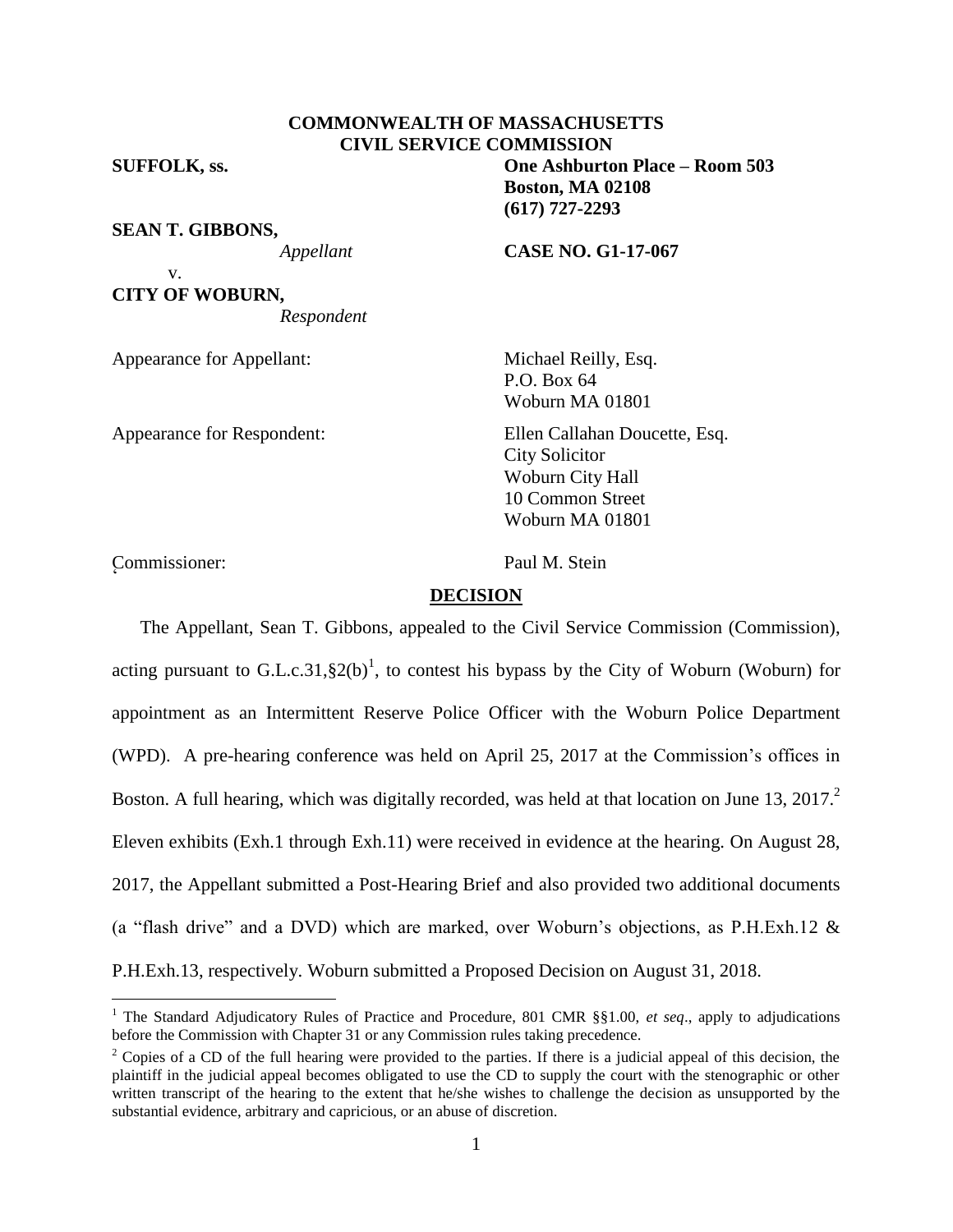### **FINDINGS OF FACT**

Based on the Exhibits entered into evidence and the testimony of the following witnesses:

*Called by the Appointing Authority*:

- Woburn Mayor Scott D. Galvin
- WPD Police Chief Robert J. Ferullo, Jr.

*Called by the Appellant:*

 $\overline{a}$ 

- Sean T. Gibbons, Appellant
- Mark Gibbons

and taking administrative notice of all matters filed in the case, pertinent law and reasonable inferences from the credible evidence, a preponderance of evidence establishes these facts:

1. The Appellant, Sean T. Gibbons, is a life-long Woburn resident. He received a Bachelor of Science Degree from UMass Lowell in August 2016, majoring in Criminal Justice and Psychology, with a Minor in Arabic Studies. (*Exh. 8; Testimony of Appellant*)

2. While in college, Mr. Gibbons served with three law enforcement authorities – two years as a paid, uniformed Police Cadet with the Lexington Police Dep't, as well as internships with the Burlington Police Dep't and the Money Laundering Division of the Federal Drug Enforcement Agency. While a Lexington Police Cadet, on his employer's recommendation, he was granted an Unrestricted License to Carry a firearm. (*Exhs. 5, 8 & 9; Testimony of Appellant*)

3. Mr. Gibbons is a certified Forensic Sketch Artist and a certified Rape Aggression Defense (RAD) counselor, expertise that he has provided to various police and school departments, including Woburn. (*Exh. 8; Testimony of Appellant & Chief Ferullo*)

4. Mr. Gibbons' father (Mark) is a WPD Patrol Officer. <sup>3</sup> His uncle (Joseph) is a WPD Lieutenant. His late grandfather also was a retired WPD police officer. (*P.H.Exhs. 12 & 13; Testimony of Appellant, Mayor Galvin, Chief Ferullo & Mark Gibbons*)

<sup>&</sup>lt;sup>3</sup> I take notice that Officer Mark Gibbons was awarded a 2012 Hanna Medal of Honor and honored as one of 2012's Top Cops by President Obama for his actions in interdicting a gang fleeing the scene of an armed robbery in which a fellow officer was gravely wounded (and who also received a Hanna award). (*Exhs. PH12 & PH13; Testimony of Mark Gibbons; https://www.woburnma.gov/ government/police/ woburn-pd-hanna-award-recipients/*)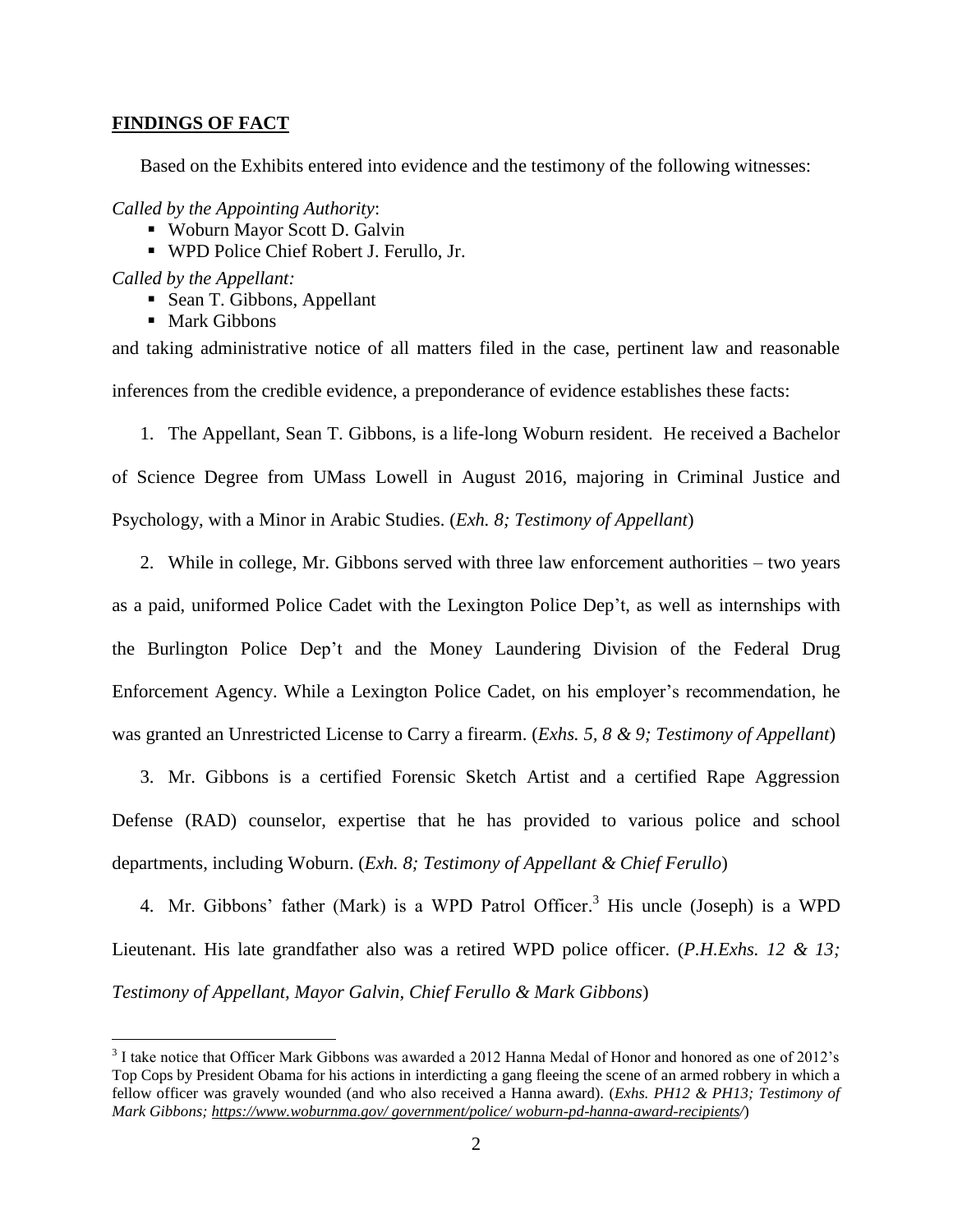5. Mr. Gibbons took and passed the civil service examination for municipal police officer, administered by the Massachusetts Human Resources Division (HRD), on April 25, 2015. His name was placed on the eligible list generated from this examination effective from October 2, 2015 through October 31, 2017. (*Exh. 1; Stipulated Facts*)

6. The Mayor of Woburn is the appointing authority for civil service appointments to the WPD. (*Stipulated Fact; Testimony of Mayor Galvin*)

7. Woburn has a sworn officer staff of approximately 80 full-time officers and maintains a roster of 19 Reserve Police Officers (the "Reserve List"). Reserve Officers are fully uniformed, carry a firearm and are called to provide extra coverage for special events, to perform walking beats in densely populated areas on weekends and to cover details. WPD may employ up to four of the most senior Reserve Officers on a full-time basis, generally assigned to desk duty. Permanent WPD officers are appointed from the Reserve List. (*Testimony of Chief Ferullo*)

8. On November 18, 2016, HRD issued Certification #04221 authorizing Mayor Scott Galvin to appoint 11 Intermittent Reserve Police Officers to the WPD Reserve List. (*Exh. 1*)

9. Thirty candidates signed Certification #04221 as willing to accept appointment as an Intermittent Reserve Police Officer. Twelve candidates ranked above Mr. Gibbons signed willing to accept, followed by a tie group including Mr. Gibbons and one other candidate, and fifteen candidates who signed willing to accept ranked below Mr. Gibbons' tie group. (*Exhs. 1 & 2*)

10. The WPD conducted background investigations on each candidate's application packet, which included employment history and reference checks. (*Exh.8; Testimony of Chief Ferullo*)

11. Mr. Gibbons' background investigation confirmed his clean criminal record and driver history. His personal references included, among others, two officers with agencies for whom he had interned. A Burlington Police Detective, called him "highly motivated" and "highly

3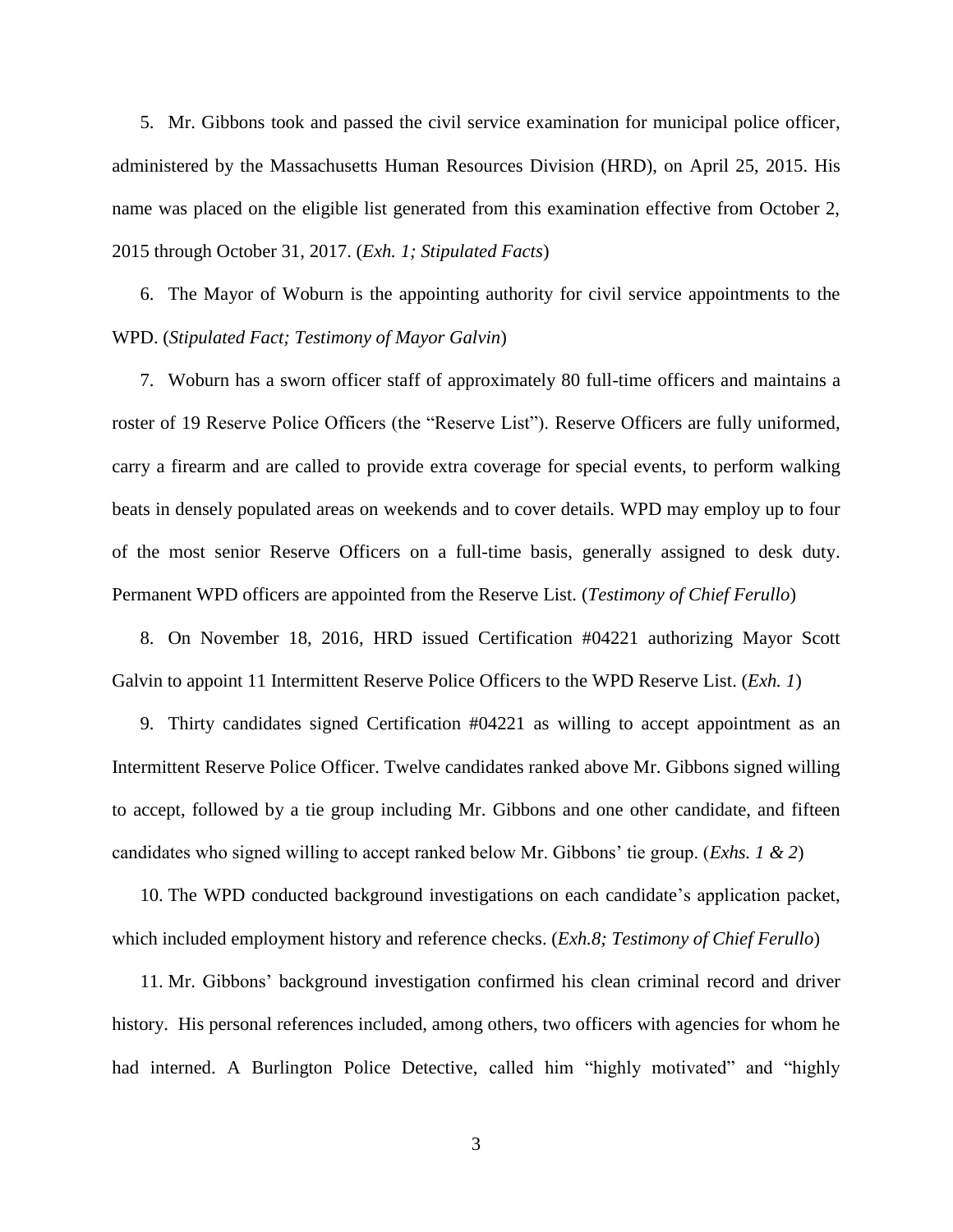recommended him" to the WPD. A DEA Special Agent called him a "hard worker" and "a good fit." (*Exh. 8*) 4

12. Mayor Galvin reviewed all completed application packages and conducted 20 to 30 minute interviews with all twenty-three of them. Mr. Gibbons was one of those he interviewed. As was his custom, Mayor Galvin interviewed each candidate alone, using set, pre-determined questions. He took notes of the responses as well as his overall impressions. He did not use numerical scoring or relative ranking of performance. (*Exh. 5; Testimony of Mayor Galvin*)

13. According to Mayor Galvin, after completing his interviews, the factors he considers in making his decision about each candidate's suitability as the type of "well-rounded" individual he is looking for, include: (1) results of background checks; (2) education (college degree preferred but not required); (3) "post graduate" law enforcement experience; (4) community involvement, and (5) maturity and "life experiences". (*Testimony of Mayor Galvin*)

14. Overall, Mayor Galvin's interview with Mr. Gibbons left "no negative impressions". His interview notes expressed concern for a "Lack of Maturity, Felt he deserved job because of his family's prior service,<sup>5</sup> no pursuit of job in Criminal Justice after graduation." In describing his work with the DEA and as a Lexington PD Cadet ("writing reports, assisting Sergeant"), Mayor Galvin wrote that Mr. Gibbons appeared "a little immature about extent and importance of his work." (*Exh.5; Testimony of Mayor Galvin*) 6

 $\overline{a}$ 

<sup>&</sup>lt;sup>4</sup> Mr. Gibbons did not include his Lexington PD supervisor as a "personal" reference because he was a paid cadet and had listed that information in the "Work History" section of the application. (*Exh. 8; Testimony of Appellant*)

 $<sup>5</sup>$  On cross-examination, Mayor Galvin clarified that his written note did not mean that Mr. Gibbons said he "felt he</sup> deserved the job" due to his family connections, but represented the Mayor's interpretation of the statement that he recalled Mr. Gibbons made to the effect: "My family has a long history of serving with the WPD and I want to do the same." (*Testimony of Mayor Galvin*)

<sup>&</sup>lt;sup>6</sup> As noted below, Mr. Gibbons credibly explained how Mayor Galvin's perception of the work he did as a paid cadet, and his satisfaction with that work, misconstrued his experience in some important and material respects. See Finding No. 19.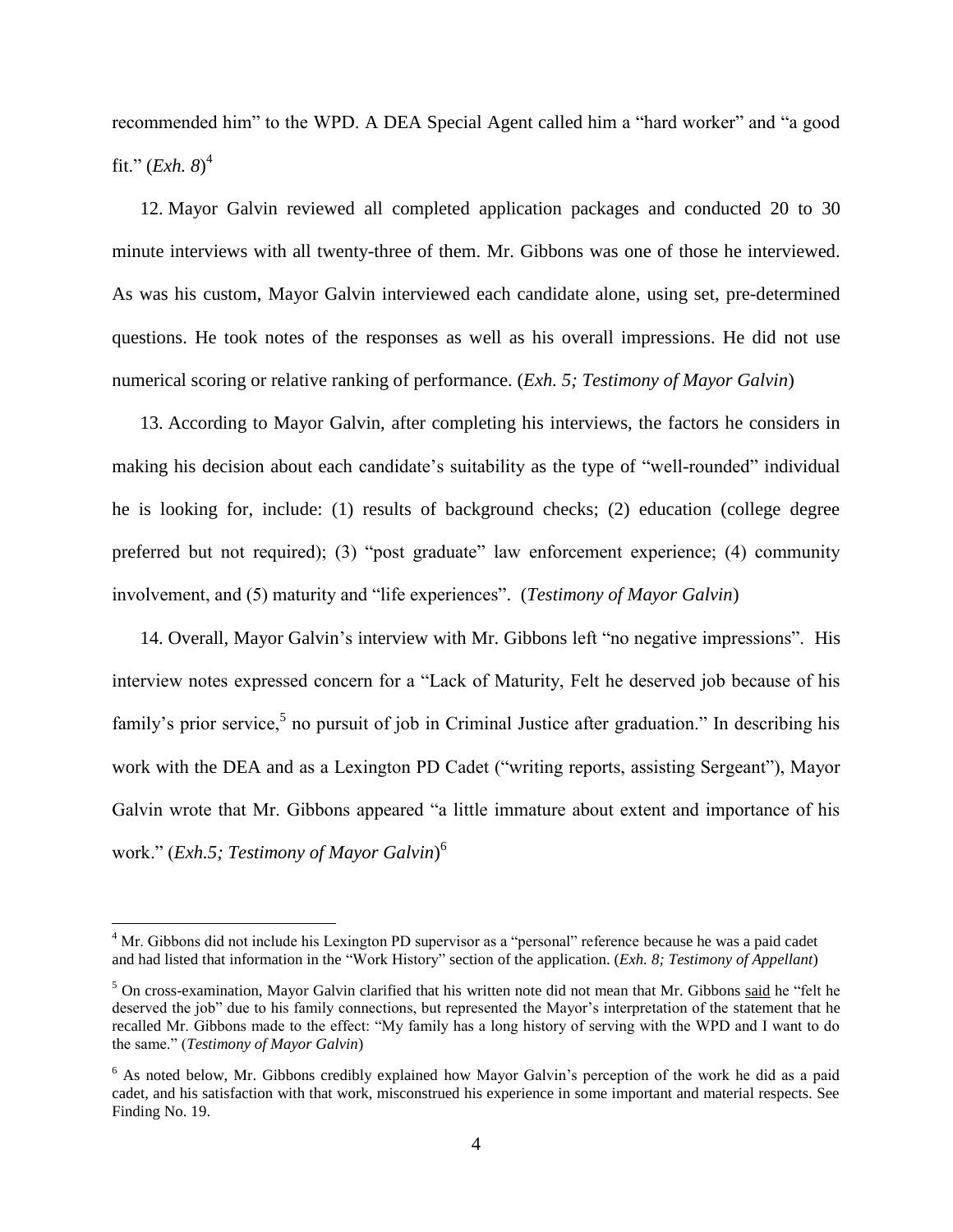15. Mr. Gibbons was not selected. Mayor Galvin appointed 11 candidates, four ranked above Mr. Gibbons, one who was tied with Mr. Gibbons (Candidate A) and six ranked one to four tie groups below Mr. Gibbons (Candidates B through G). (*Exhs.1, 2 & 4)*

16. By letter dated February 10, 2017, Mayor Galvin informed Mr. Gibbons that he had been bypassed, stating the following reasons about his suitability and why he found the six other lower ranked candidates more suitable for appointment:

- 1. Mr. Gibbons has a lack of post graduate experience in the Criminal Justice field, currently working as a math tutor 20 hours per week.
- 2. Subsequent candidates selected were stronger and more mature due to significant experience in the Criminal Justice field on a full time basis, or stronger on the combination of academic performance and experience working post-graduation in the Criminal Justice Field.

This appeal ensued. (*Exhs. 3 & 4*)

17. Chief Ferullo's nephew was a candidate (Candidate G). The Chief took no part in the hiring process (and he normally did not do so), save to welcome candidates at an introductory meeting. He did speak to the Mayor at the end of the hiring process and expressed his support for giving Mr. Gibbons a place on the Reserve List, but the Mayor had already made up his mind to the contrary. (*Testimony of Mayor Galvin, Chief Ferullo & Mark Gibbons*)

18. Based on the statements contained in Mr. Gibbons' bypass letter and other evidence, the following facts were established about appointed Candidate A (tied with Mr. Gibbons) and appointed Candidates B through G (who ranked below Mr. Gibbons and bypassed him):

Candidate A

- Background One criminal citation and several driving infractions over ten years old, which Mayor Galvin discounted as too stale
- Education Associates Degree in Criminal Justice (graduation date unknown)
- Law Enforcement Experience Suffolk County Sheriff (4 years)
- Community Involvement "Very involved in Woburn"; wife's grandfather is member of Woburn Registrar of Voters
- Maturity "Excellent" personal and employment references; owns his own home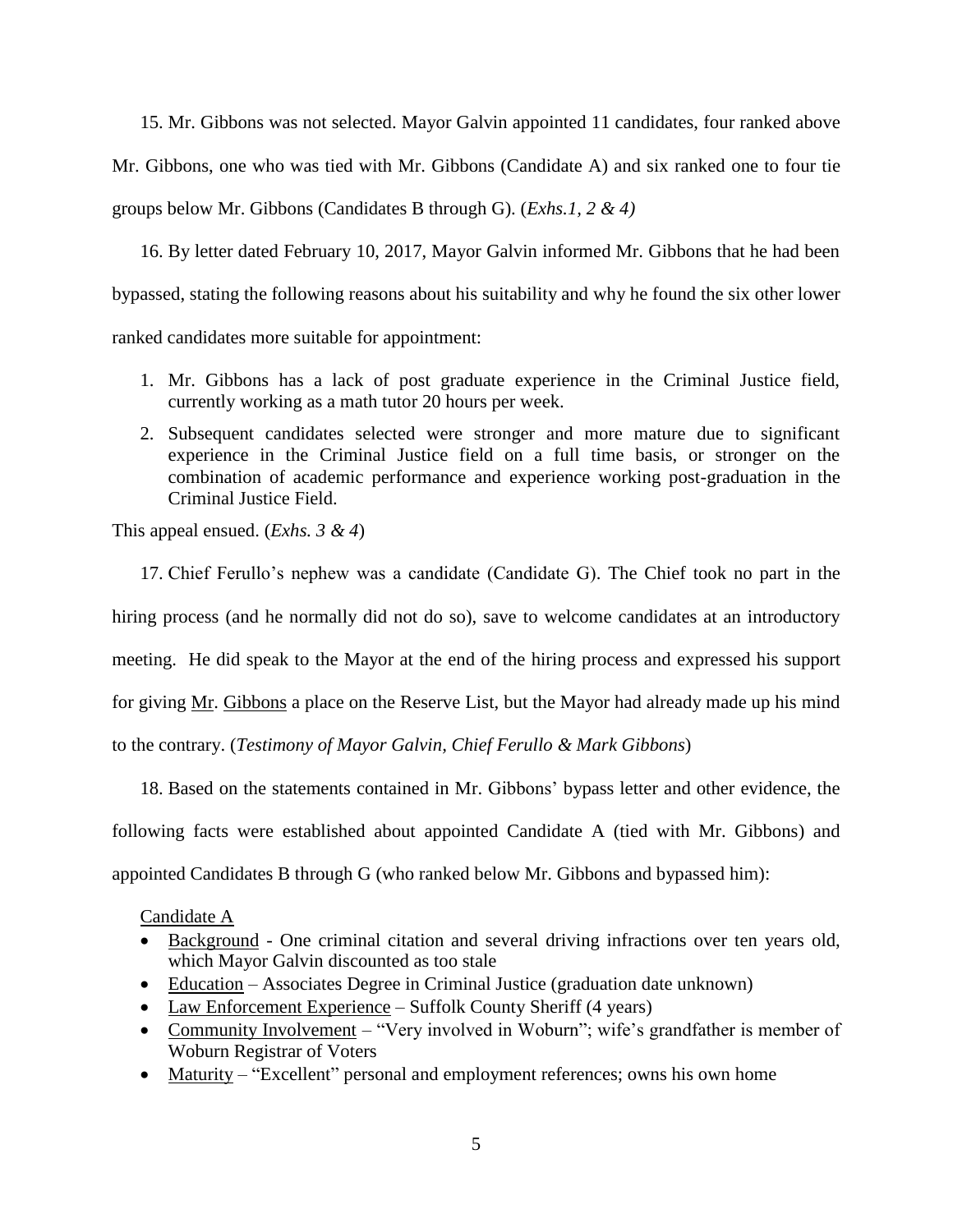Candidate B

- Background Poor credit record, which Mayor Galvin discounted as due to an isolated period after losing his job
- Education No degree noted
- Law Enforcement Experience 911 Dispatcher for Waltham Police Dept; history of law enforcement in family
- Community Involvement "Strong community service record"; brother recently appointed to WPD
- Maturity "Very positive" references: "working hard" to improve credit rating

# Candidate C

- Background OUI conviction in college (discounted by Mayor Galvin as youthful indiscretion) and speeding, surchargeable accident (Mayor did not recall)
- Education Bachelor's Degree in Criminal Justice, Minor in Coaching (2012)
- Law Enforcement Experience Essex County Sheriff (2 years)
- Community Involvement Summer camp counselor; Mother is Administrative Assistant to Woburn Superintendent of Schools
- Maturity "Very positive" references; developed leadership skills playing team sports

# Candidate D

- Background No evidence of criminal or driver history
- Education Bachelor's Degree in Criminal Justice (2014)
- Law Enforcement Experience Reserve Academy Trained; College Security Officer (1) year); Summer Jobs as Reserve Officer in Nantucket and Billerica
- Community Involvement None noted; Mother and two other relatives employed with Woburn Public Schools
- Maturity "Very positive" references

# Candidate E

- Background No criminal record or driver's history noted
- Education Bachelor's Degree in Criminal Justice
- Post-Graduate Experience Sergeant (supervision 5-7 personnel) at Health Care Facility
- Community Involvement Nothing noted
- Maturity "Very positive" references

# Candidate F

- $\bullet$  Background No criminal record or driver's history
- Education Bachelor's Degree in Criminal Justice
- Law Enforcement Experience Security Guard; "worked security in college"
- Community Involvement: Active in Woburn Youth Soccer; Sister is Head Cook for Woburn Fire Dep't
- Maturity Bilingual; good public speaker; "Very positive" references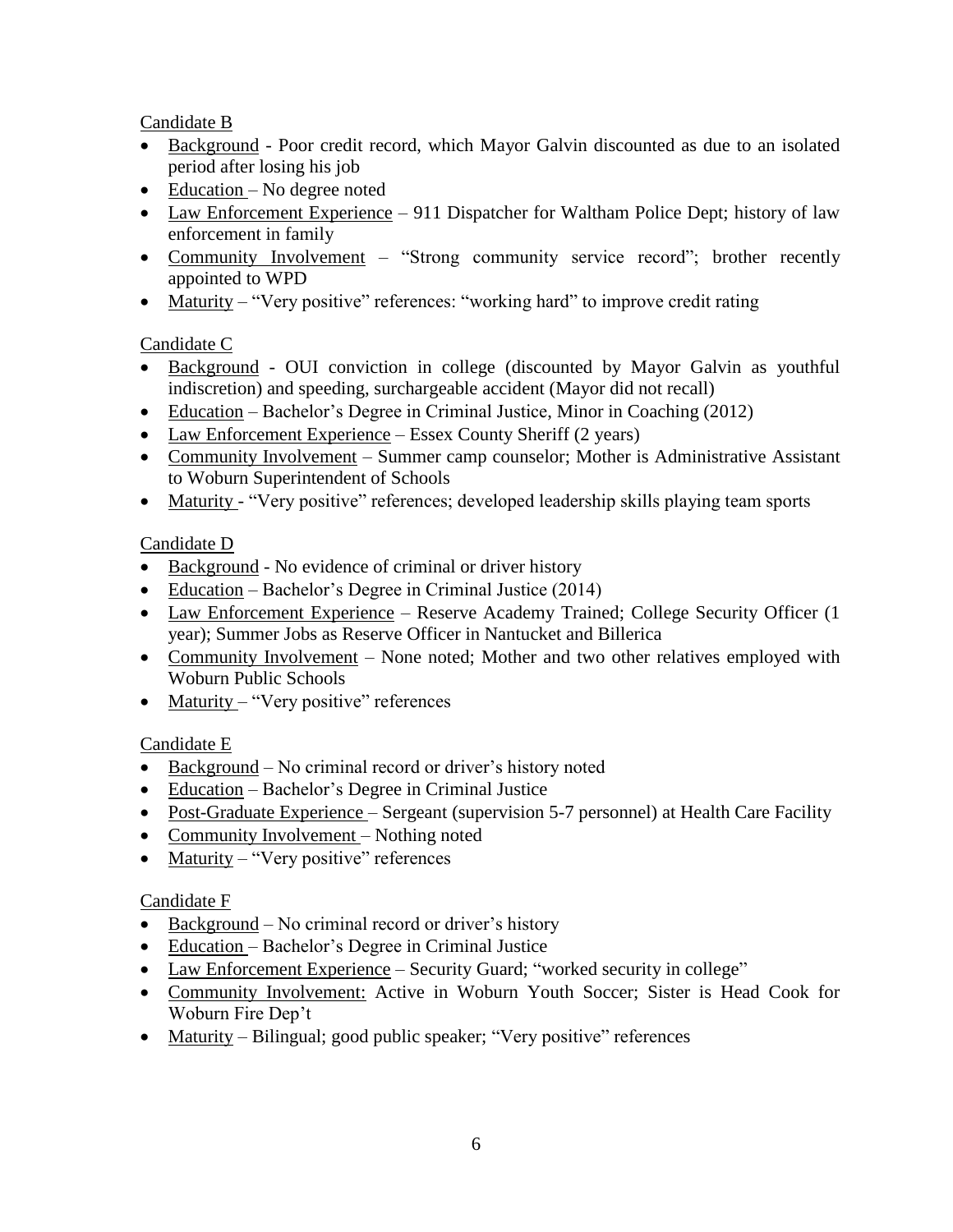Candidate G

- Background No criminal record or driver's history
- Education Bachelor's Degree in Criminal Justice
- Law Enforcement Experience Victim Compensation Bureau, Massachusetts Attorney General
- Community Involvement None noted; Nephew of Chief Ferullo
- Maturity "Very positive" references

(*Exhs. 4 through 7; Testimony of Mayor Galvin & Chief Ferullo*)

19. At the Commission hearing, Mr. Gibbons provided succinct, articulate, convincing and credible evidence of his passion for police work and his training and experience in the field:

- He pointed out that serving as Lexington Police Cadet was the "best two years of my life." He listed the specific details about the duties of the job and contact information for his supervisor in the Work History section of his application ("Asst. with communications/traffic/records/patrol/and detective bureau.") and elaborated with examples during his testimony, presenting a picture of a dedicated employee who was relied upon for special assignments, allowed to operate a patrol car and perform many of the regular duties of a police officer and a police detective (under supervision).
- He explained that he used an issue at the Lexington PD when asked for an example of how he handled an ethical issue because it showed how he managed to resolve it, not because he had a problem with the job, as Mayor Galvin seemed to infer. Rather, his response showed how he politely defused a potential conflict with an administrative secretary who wanted him to take more time helping her file traffic tickets, for which she was responsible, which he did less of than other cadets because he was being regularly pulled off by his supervising officers for more substantive assignments.
- He explained that his training and subsequent assignments as a forensic sketch artist involved more than learning how to draw. The curriculum included training on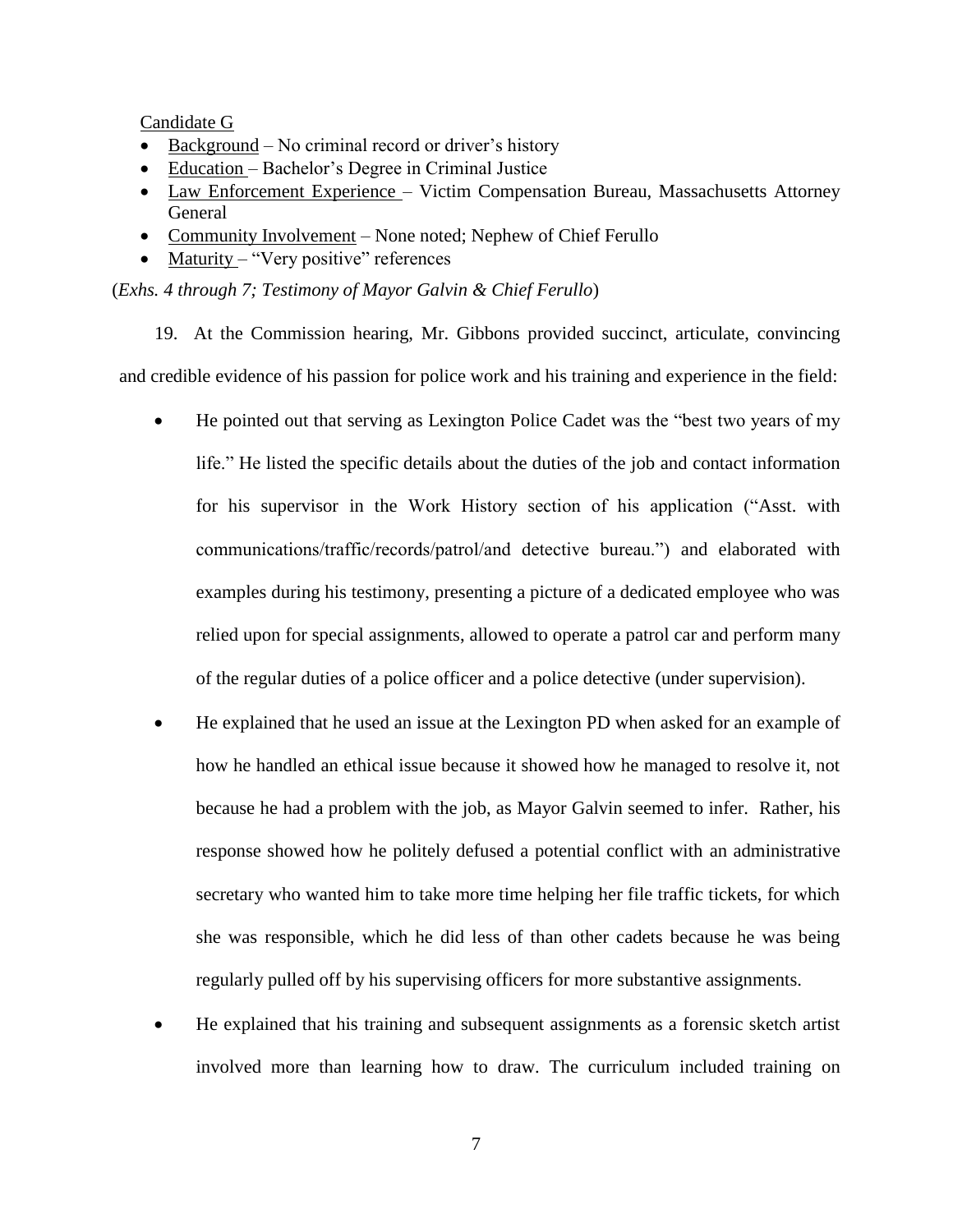interview techniques and study of human anatomy. He explained how knowledge of both of those subjects was essential to being a good forensic artist, as well as enhanced the skills for conducting interviews and in making "positive" identification of persons that a police officer must apply in the regular course of his or her duties.

#### (*Exh. 8; Testimony of Appellant*)

 $\overline{a}$ 

20. Mr. Gibbons' father, Officer Mark Gibbons, provided unrebutted testimony regarding Mayor Galvin's actions several years ago, when he "vetoed" a Home Rule proposal approved by the City Council (more specifically, refused to sign off on the petition which was a requirement for it to be submitted to the legislature for approval), that would have enhanced the pension of a retired WPD police officer who had been gravely injured in the line of duty (loss of an eye and finger) while confronting an armed gang engaged in robbing a jewelry store. Officer Gibbons was one of the officers who responded to the crime scene and prevented the gang's escape. Officer Gibbons was brought to tears as he recounted the incident. (*Testimony of Mark Gibbons*) 7

21. Officer Gibbons recounted how his late father was one of many people who had spoken out at the City Council meeting in support of providing his disabled fellow officer an enhancement to his pension of 100% of his pay after age 65 – words to the effect that "he gave 100% and he deserves 100%." Despite this plea, and the support of the City Council, Mayor Galvin insisted that the pension should not exceed 80%, for reasons that he explained in his remarks to the City Council. (*Exhs. PH12 & PH13; Testimony of Mark Gibbons*)

22. Evidence was also introduced which established that Mr. Gibbons' uncle, a WPD Lieutenant, was twice bypassed for promotion to Captain, once by a prior Mayor (which resulted in a successful Commission appeal) and once by Mayor Galvin in May, 2012, when Lt. Gibbons

 $<sup>7</sup>$  Although Officer Gibbons did not mention it during his testimony, as noted earlier, both officers were decorated</sup> for their valor. (*Finding No. 3, fnt. 3*)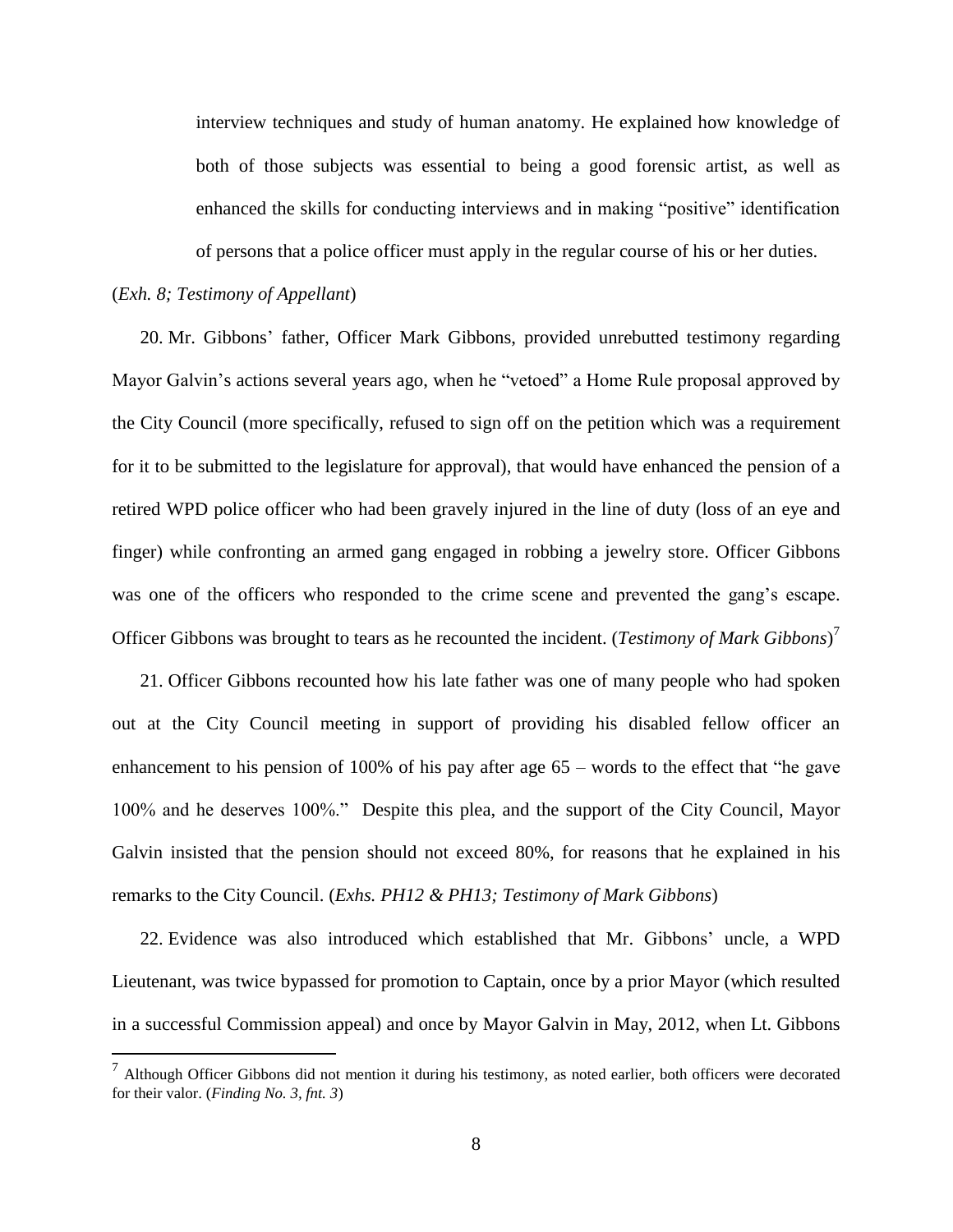stood at the top of the eligible list established in March 2012, as a result of his prior Commission appeal). (*Exh. 10; Testimony of Mayor Galvin, Chief Ferullo & Mark Gibbons*)

23. Evidence was also introduced which established that, on June 14, 2014, three months after the prior eligible list had expired on or about March 31, 2014, Mayor Galvin promoted another Lieutenant to Captain whose name appeared first on the new eligible list, generated after an assessment center examination. Lt. Gibbons' name appeared fourth on that new eligible list. (*Exhs. 10 & 11; Testimony of Mayor Galvin, Chief Ferullo & Mark Gibbons*)

### **APPLICABLE CIVIL SERVICE LAW**

The core mission of Massachusetts civil service law is to enforce "basic merit principles" described in Chapter 31 for "recruiting, selecting and advancing of employees on the basis of their relative ability, knowledge and skills including open consideration of qualified applicants for initial appointment" and "assuring that all employees are protected against coercion for political purposes, and are protected from arbitrary and capricious actions." G.L.c.31, §1. The mechanism for ensuring adherence to basic merit principles in hiring and promotion is the provision for regular competitive qualifying examinations, open to all qualified applicants, from which eligible lists of successful applicants are established, ranking them according to their scores on the qualifying examination, along with certain statutory credits and preferences, which then may be used by appointing authorities to make civil service appointments based on a "certification" of candidates according to their standing on the applicable eligible list. G.L.c. 31, §§6 through 11, 16 through 27. In general, each position must be filled by selecting one of the top three most highly ranked candidates who indicate they are willing to accept the appointment, which is known as the "2n+1" formula. G.l.c.31, §27; PAR.09.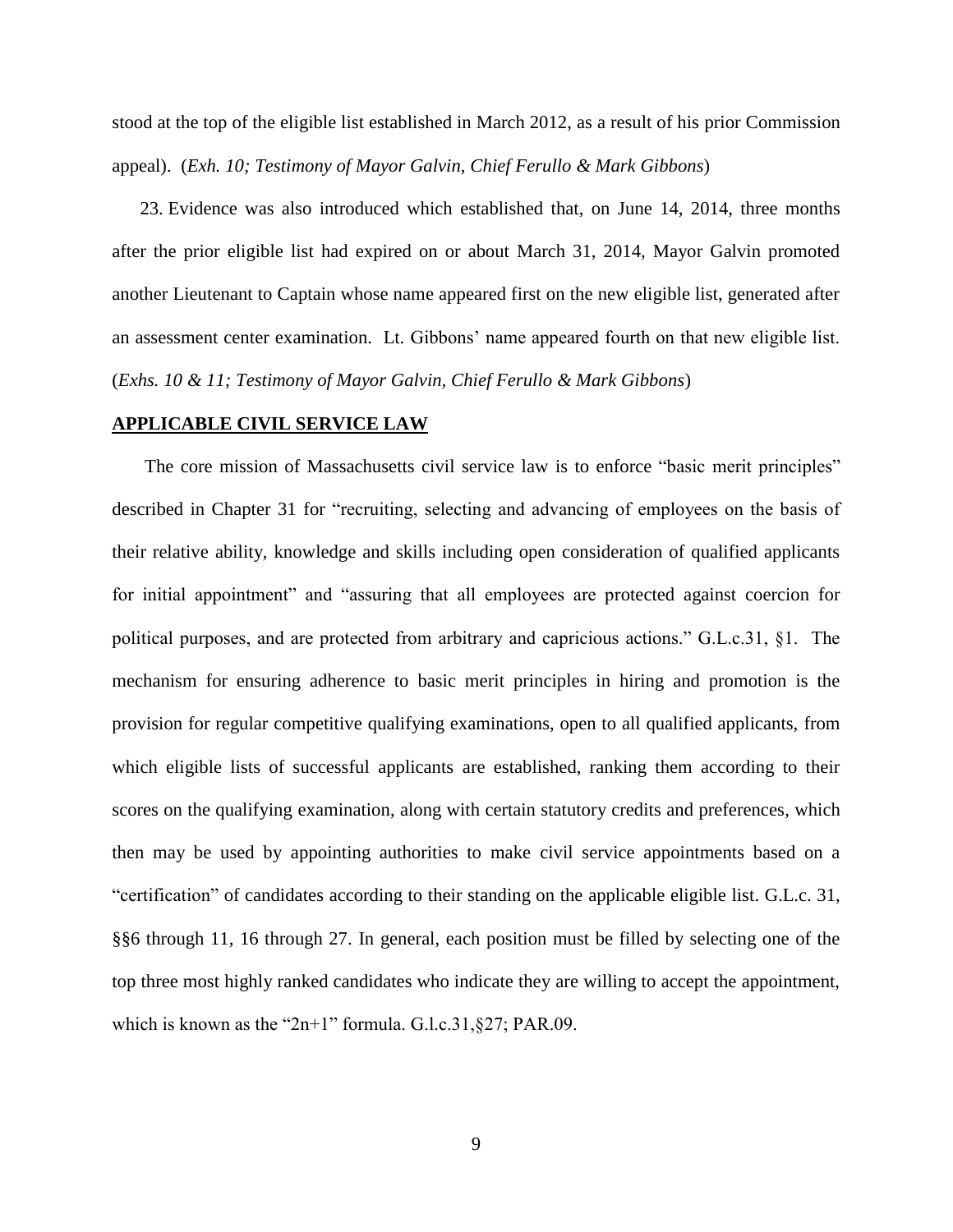In order to deviate from the rank order of preferred hiring, and appoint a person "other than the qualified person whose name appears highest", an appointing authority must provide written reasons – positive or negative, or both – consistent with basic merit principles, to affirmatively justify bypassing a lower ranked candidate in favor of a more highly ranked one. G.L.c.31,§1,§27; PAR.08. Pursuant to the Personnel Administration Rules (PAR) promulgated by the Massachusetts Human Resources Division (HRD), the statement of reasons must be specific and complete:

"Upon determining that any candidate on a certification is to by bypassed . . . an appointing authority shall, immediately upon making such determination, send . . . a full and complete statement of the reason or reasons for bypassing a person or persons more highly ranked. . . . Such statement shall indicate all . . . reasons for bypass on which the appointing authority intends to rely or might, in the future, rely to justify the bypass. . . . No reasons that are known or reasonably discoverable by the appointing authority, and which have not been disclosed . . . shall later be admissible as reasons for selection or bypass in any proceeding before the . . . Civil Service Commission." PAR.08(4)

A person who is bypassed may appeal that decision under G.L.c.31,§2(b) for de novo review by the Commission. When a candidate appeals from a bypass, the Commission's role is not to determine if the candidate should have been bypassed. Rather, the Commission determines whether, by a preponderance of evidence, the bypass decision was made after an "impartial and reasonably thorough review" of the background and qualifications of the candidates' fitness to perform the duties of the position and that there was "reasonable justification" for the decision. Police Dep't of Boston v. Kavaleski, 463 Mass. 680, 688-89 (2012) citing Massachusetts Ass'n of Minority Law Enforcement Officers v. Abban , 434 Mass. 256, 259 (2001); [Brackett v. Civil](http://web2.westlaw.com/find/default.wl?mt=Massachusetts&db=578&rs=WLW15.04&tc=-1&rp=%2ffind%2fdefault.wl&findtype=Y&ordoc=2029136022&serialnum=2009543382&vr=2.0&fn=_top&sv=Split&tf=-1&pbc=70F732C1&utid=1)  [Service Comm'n, 447 Mass. 233, 241 \(2006\)](http://web2.westlaw.com/find/default.wl?mt=Massachusetts&db=578&rs=WLW15.04&tc=-1&rp=%2ffind%2fdefault.wl&findtype=Y&ordoc=2029136022&serialnum=2009543382&vr=2.0&fn=_top&sv=Split&tf=-1&pbc=70F732C1&utid=1) and cases cited; [Beverly v. Civil Service Comm'n,](http://web2.westlaw.com/find/default.wl?mt=Massachusetts&db=578&rs=WLW15.04&tc=-1&rp=%2ffind%2fdefault.wl&findtype=Y&ordoc=2029136022&serialnum=2023501172&vr=2.0&fn=_top&sv=Split&tf=-1&pbc=70F732C1&utid=1)  [78 Mass.App.Ct. 182, 187 \(2010\);](http://web2.westlaw.com/find/default.wl?mt=Massachusetts&db=578&rs=WLW15.04&tc=-1&rp=%2ffind%2fdefault.wl&findtype=Y&ordoc=2029136022&serialnum=2023501172&vr=2.0&fn=_top&sv=Split&tf=-1&pbc=70F732C1&utid=1) Leominster v. Stratton, 58 Mass.App.Ct. 726, 727-28 (2003). See also Mayor of Revere v. Civil Service Comm'n, 31 Mass.App.Ct. 315, 321 (1991) (appointing authority must prove, by a preponderance of evidence, that the reasons assigned to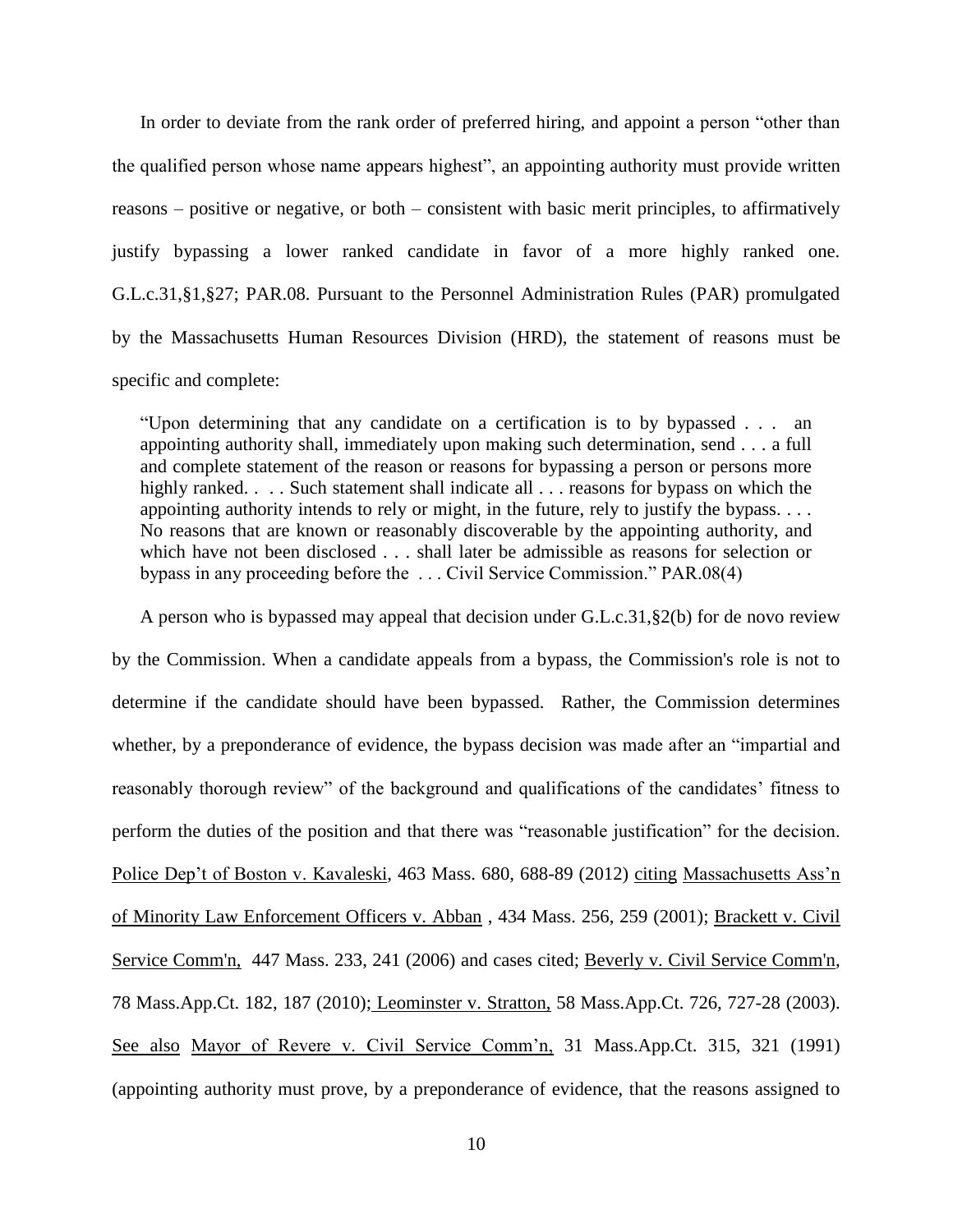justify the bypass were "more probably than not sound and sufficient"); Selectmen of Wakefield v. Judge of First Dist. Ct., 262 Mass. 477, 482 (1928) (same)

"Reasonable justification in this context means 'done upon adequate reasons sufficiently supported by credible evidence, when weighed by an unprejudiced mind, guided by common sense and by correct rules of law.' " Brackett v. Civil Service Comm'n, 447 Mass. 233, 543 (2006) and cases cited; Commissioners of Civil Service v. Municipal Ct., 359 Mass. 211, 214 (1971), *citing* Selectmen of Wakefield v. Judge of First Dist. Ct., 262 Mass. 477, 482 (1928).

In selecting public employees of skill and integrity, appointing authorities are vested with a certain degree of discretion. City of Cambridge v. Civil Service Comm'n, 43 Mass.App.Ct. 300, 303-305, rev.den., 428 Mass. 1102 (1997). It is not necessary, however, for the Commission to find that the appointing authority acted "arbitrarily and capriciously." Rather, the governing statute, [G.L.c.31,§2\(b\),](https://1.next.westlaw.com/Link/Document/FullText?findType=L&pubNum=1000042&cite=MAST31S2&originatingDoc=Ib21af0ded3bd11d99439b076ef9ec4de&refType=LQ&originationContext=document&transitionType=DocumentItem&contextData=(sc.History*oc.UserEnteredCitation)) gives the commission broad "scope to evaluate the legal basis of the appointing authority's action, even if based on a rational ground." City of Cambridge v. Civil Service Comm'n, 43 Mass.App.Ct. 300, 303-305, rev.den., 428 Mass. 1102 (1997)*.* In deciding "whether there was reasonable justification" shown for an appointing authority's exercise of discretion, the Commission's primary concern is to ensure that the action comports with "[b]asic merit principles." [G.L.c.31,§1.](http://web2.westlaw.com/find/default.wl?mt=Massachusetts&db=1000042&rs=WLW15.04&docname=MAST31S1&rp=%2ffind%2fdefault.wl&findtype=L&ordoc=2029136022&tc=-1&vr=2.0&fn=_top&sv=Split&tf=-1&pbc=70F732C1&utid=1) See Massachusetts Ass'n of Minority Law Enforcement Officers v. Abban, [434 Mass. 256, 259, \(2001\);](http://web2.westlaw.com/find/default.wl?mt=Massachusetts&db=578&rs=WLW15.04&tc=-1&rp=%2ffind%2fdefault.wl&findtype=Y&ordoc=2029136022&serialnum=2001441097&vr=2.0&fn=_top&sv=Split&tf=-1&pbc=70F732C1&utid=1) [Beverly v. Civil Service Comm'n, 78 Mass.App.Ct. 182,](http://web2.westlaw.com/find/default.wl?mt=Massachusetts&db=578&rs=WLW15.04&tc=-1&rp=%2ffind%2fdefault.wl&findtype=Y&ordoc=2029136022&serialnum=2023501172&vr=2.0&fn=_top&sv=Split&tf=-1&pbc=70F732C1&utid=1)  [188 \(2010\);](http://web2.westlaw.com/find/default.wl?mt=Massachusetts&db=578&rs=WLW15.04&tc=-1&rp=%2ffind%2fdefault.wl&findtype=Y&ordoc=2029136022&serialnum=2023501172&vr=2.0&fn=_top&sv=Split&tf=-1&pbc=70F732C1&utid=1) City of Cambridge v. Civil Service Comm'n, 43 Mass.App.Ct. 300, 303-305, rev.den., 428 Mass. 1102 (1997); MacHenry v. Civil Serv. Comm'n, 40 Mass. App. Ct. 632, 635 (1995), rev.den.,423 Mass.1106 (1996); Mayor of Revere v. Civil Service Comm'n, 31 Mass.App.Ct. 315, 321n.11, 326 (1991). Although it is not within the authority of the commission "to substitute its judgment about a *valid* exercise of *discretion based on merit or* 

11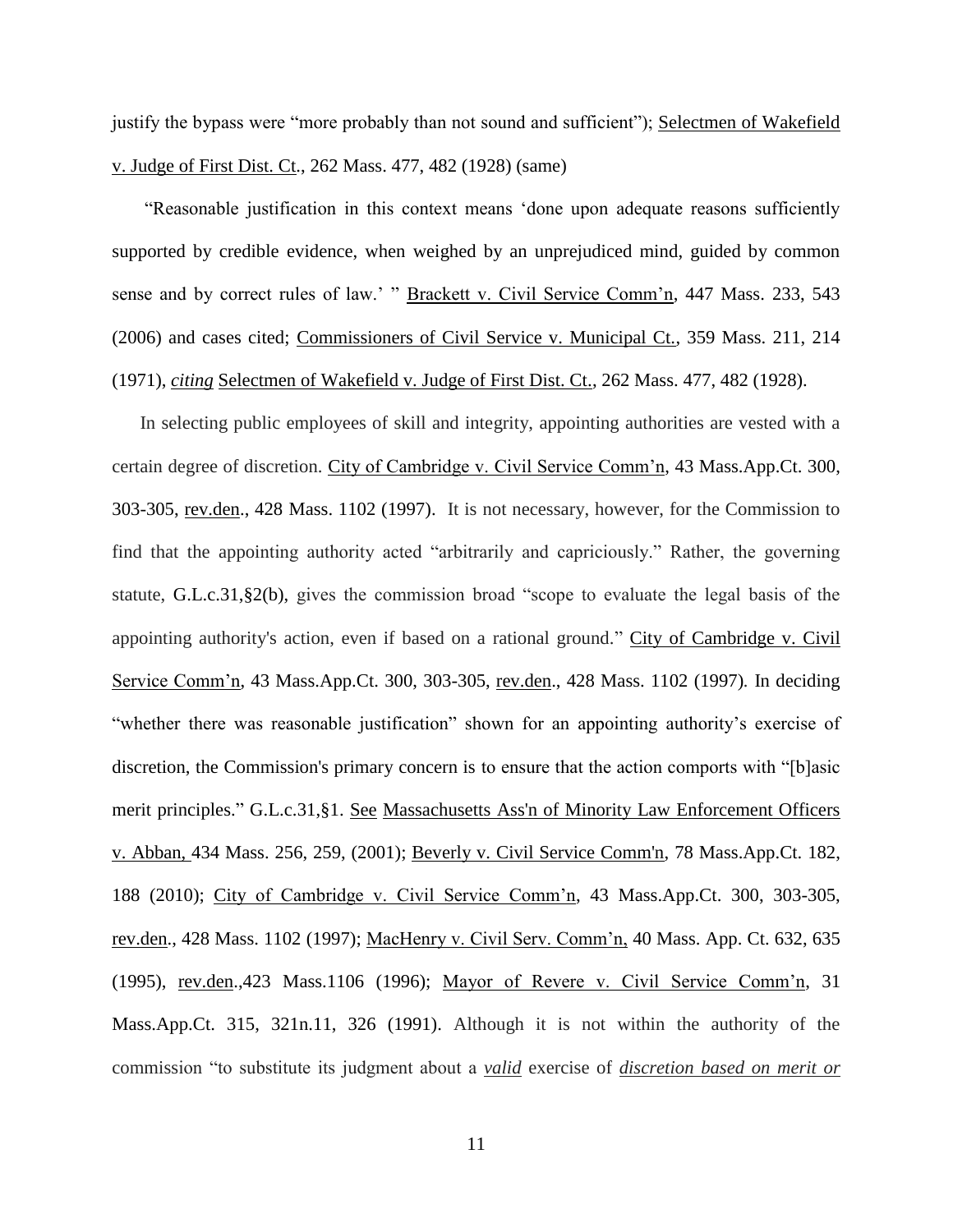*policy considerations* by an appointing authority", when there are *"*overtones of political control or objectives unrelated to merit standards or neutrally applied public policy, then the occasion is appropriate for intervention by the commission." Id. (*emphasis added*)

#### **ANALYSIS**

The preponderance of the evidence established that Woburn's decision to bypass Mr. Gibbons was made without an impartial and reasonably thorough review and is not reasonably justified. Although the evidence falls short of establishing the Appellant's contention that Mr. Gibbons' bypass was part of a larger pattern of bias against his family, there is a preponderance of evidence that, contrary to the requirements of basic merit principles under civil service law, Mayor Galvin's decision was based on unsupported, overly subjective and flawed conclusions about Mr. Gibbons qualifications that unfairly set a higher standard for him than other candidates whose qualifications are not materially distinguishable from his.

First, the record of Lt. Gibbons' three unsuccessful attempts to win a Captain's position does not warrant an inference that those efforts were due to some unlawful bias by Mayor Galvin against Lt. Gibbons. The original bypass did not come at the hand of Mayor Galvin but was the decision of his predecessor. There is no specific evidence about the reasons provided for the second bypass and, if unjustified, the recourse for addressing any bias would have been another appeal to the Commission. Evidence now offered, here, about that 2012 promotion does not, and could not now, be expected to fairly revisit and assess whether that bypass was justified or not. As to the third promotion, the candidate ranked first was promoted. Lt. Gibbons stood fourth on the list and was not within the " $2n+1$ " range even to be considered for that promotion. Although the Appellant argues that something untoward was afoot because the third promotion was made from a fresh list created from an Assessment Center in April 2014, immediately after the prior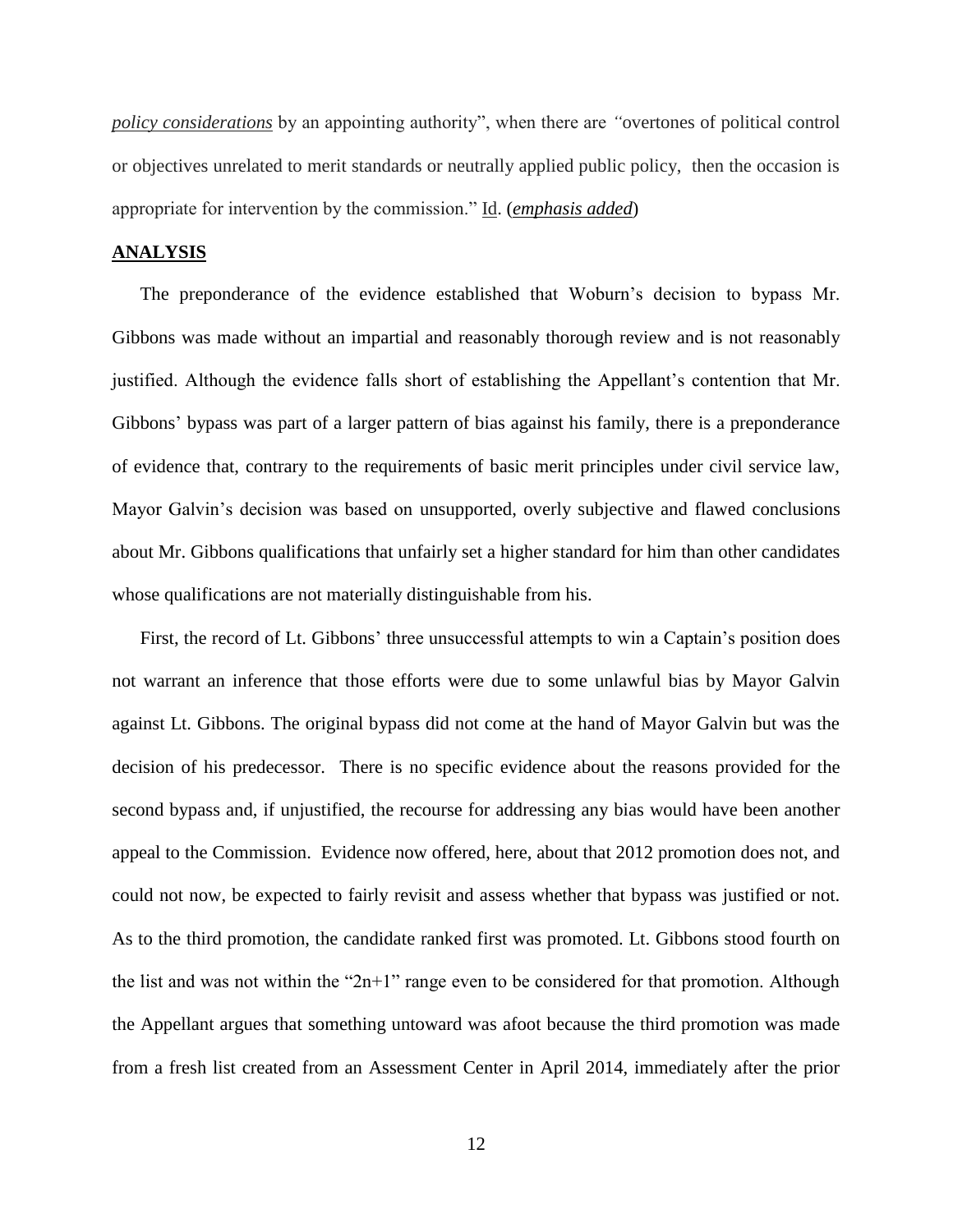list was "allowed" to expire. The experience of civil service candidates who "die on the vine" when they are not promoted before the expiration of an eligible list (normally, as here, after two years) is a well-known consequence of the system, which ensures that promotions are based on examination results that are reasonably current as well as enables opening promotional opportunities for newly eligible candidates. Again, here, the promoted candidate was on both the 2012 and 2014 lists and the evidence now is far too stale and cannot support any inference that Lt. Gibbons' fate in this regard was not simply another classic case of "dying on the vine." Were it otherwise, again, the recourse was to have appealed to the Commission.

Second, I have carefully reviewed the evidence related to the Home Rule issue regarding an enhanced disability pension for the heroic WPD officer whose career was cut down prematurely in the line of duty. The proponents of the "100%" pension benefit approach included Mr. Gibbons' grandfather as well as a majority of Aldermen, other WPD personnel, and citizens of Woburn. The Mayor did not disagree that the officer deserved an enhanced pension and explained why the alternative package he supported (at a pension 80% of pay and other benefits) was fair to the officer and consistent with the enhanced pensions granted to others, particularly one most recently approved by the General Court for a police officer in nearby Somerville. Much of the difference between the two proposals is highly technical, and I find nothing in the evidence presented to the Commission that warrants any conclusion about it other than that there was a good faith dispute over what it would take to make the officer "whole." It strains credulity to believe that Mayor Galvin harbored any animosity, must less let it fester, and took it out on Mr. Gibbons many years later.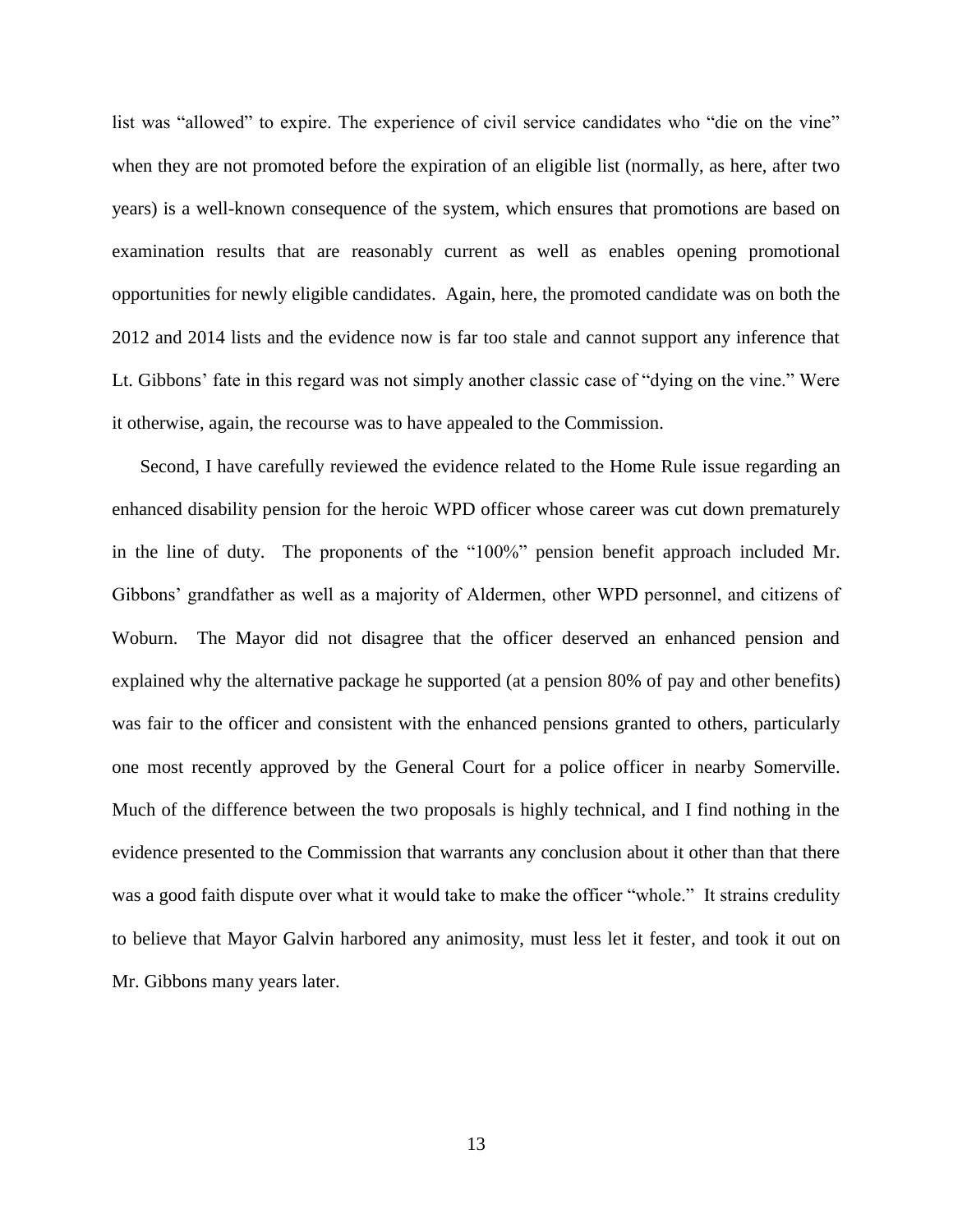I do not agree with Woburn, however, when it comes to the stated reasons for bypassing Mr. Gibbons. I agree with the Appellant that the preponderance of the evidence does not support the conclusion that his bypass was reasonably justified. Two examples illustrate my conclusion.

First, Woburn used a flawed method of distinguishing the suitability of Mr. Gibbons' employment record, and applied a higher standard to him, compared to other lower-ranked hired candidates whose "post-graduate" work experience made them "more mature," which was the core distinguishing characteristic that purportedly justified his bypass. In particular, Woburn provides no logical rationale for discounting Mr. Gibbons' employment with the Lexington PD (and other law enforcement experience) on the grounds that only "post-graduate" employment was useful to assess his suitability, and either overlooked or misconstrued his experience. Surely, his two-year stint as a Lexington Police Cadet, during which time he performed substantially all of the duties that would be required as a part-time WPD Reserve Officer (as well as additional duties assisting detectives), has equivalent value, and probably is more relevant, than the work of Candidate B (who worked as a 911 dispatcher and did not finish college); Candidate C (who had worked for two years as a county corrections officer after college); Candidate D (one year as a campus security guard and credited in the bypass letter for having a "summer" job as a Nantucket Reserve Police Officer); Candidate F (who worked "in college" and thereafter as a security guard); or Candidate G ("currently working" with. Attorney General's Victim Witness Bureau). Moreover, in concluding that "Mr. Gibbons has a lack of post graduate experience" in criminal justice, Woburn took no account of the fact that Mr. Gibbons graduated from college barely three months before applying to the WPD, although it appears that it took other candidates a year (Candidate D) or two (Candidate C) to settle in to their "post graduate" law enforcement experience.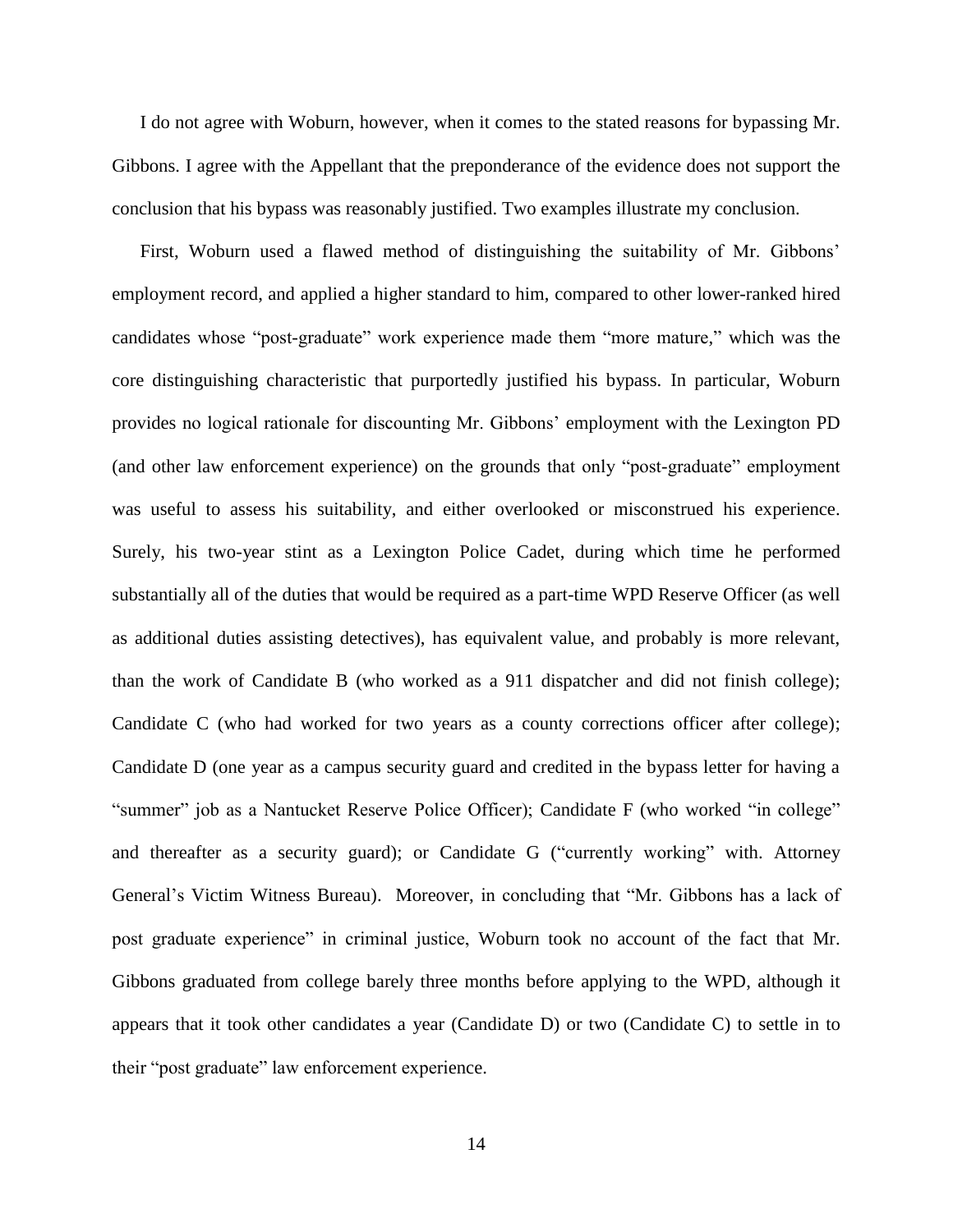Second, the "positive" reasons for hiring other candidates, most also with family members employed by Woburn, were touted in the bypass letter as "very involved in the Woburn community" (Candidate A) and "active in community service with Woburn Youth Soccer" (Candidate F). As to Mr. Gibbons, Woburn's bypass letter states only that he works for an unnamed employer "as a math tutor 20 hours per week", neither noting that the employer is the Woburn Public Schools, where he also trains students on rape resistance techniques. Similarly, one of the "positive" reasons for hiring one (Candidate B) was the "history of law enforcement in his family". When Mr. Gibbons alluded with pride to a desire to be the third generation in his family to serve the WPD with distinction, however, his comment was misconstrued as implying that he "felt he deserved the job" because of his family connections.

Finally, I do not overlook the fact that a police officer, who carries a badge and a gun, holds a sensitive job, and the Commission recognizes that, ordinarily, it should give considerable deference to an appointing authority to decide whether to "bear the risk" of hiring a particular candidate to such a position. See [Beverly v. Civil Service Comm'n, 78 Mass.App.Ct. 182, 188-](http://web2.westlaw.com/find/default.wl?mt=Massachusetts&db=578&rs=WLW15.04&tc=-1&rp=%2ffind%2fdefault.wl&findtype=Y&ordoc=2029136022&serialnum=2023501172&vr=2.0&fn=_top&sv=Split&tf=-1&pbc=70F732C1&utid=1) 190 [\(2010\)](http://web2.westlaw.com/find/default.wl?mt=Massachusetts&db=578&rs=WLW15.04&tc=-1&rp=%2ffind%2fdefault.wl&findtype=Y&ordoc=2029136022&serialnum=2023501172&vr=2.0&fn=_top&sv=Split&tf=-1&pbc=70F732C1&utid=1) That principle, however, is not absolute, and it has limited relevance in the particular facts of this case. The decision to bypass Mr. Gibbons did not reference any negative history or traits that posed a "risk" to his employment as a police officer, per se. Indeed, he had held such positions in the past. Moreover, the bypass decision here was not made, as in other cases, based on the recommendation of the police department. Indeed, one needs to look no further to dispel the perception that Mr. Gibbons posed any "risk" than the fact that Chief Ferullo was fully prepared to welcome Mr. Gibbons to the WPD, and advocated for his selection as a Reserve Officer, even though that might have meant his own nephew would not have been hired.